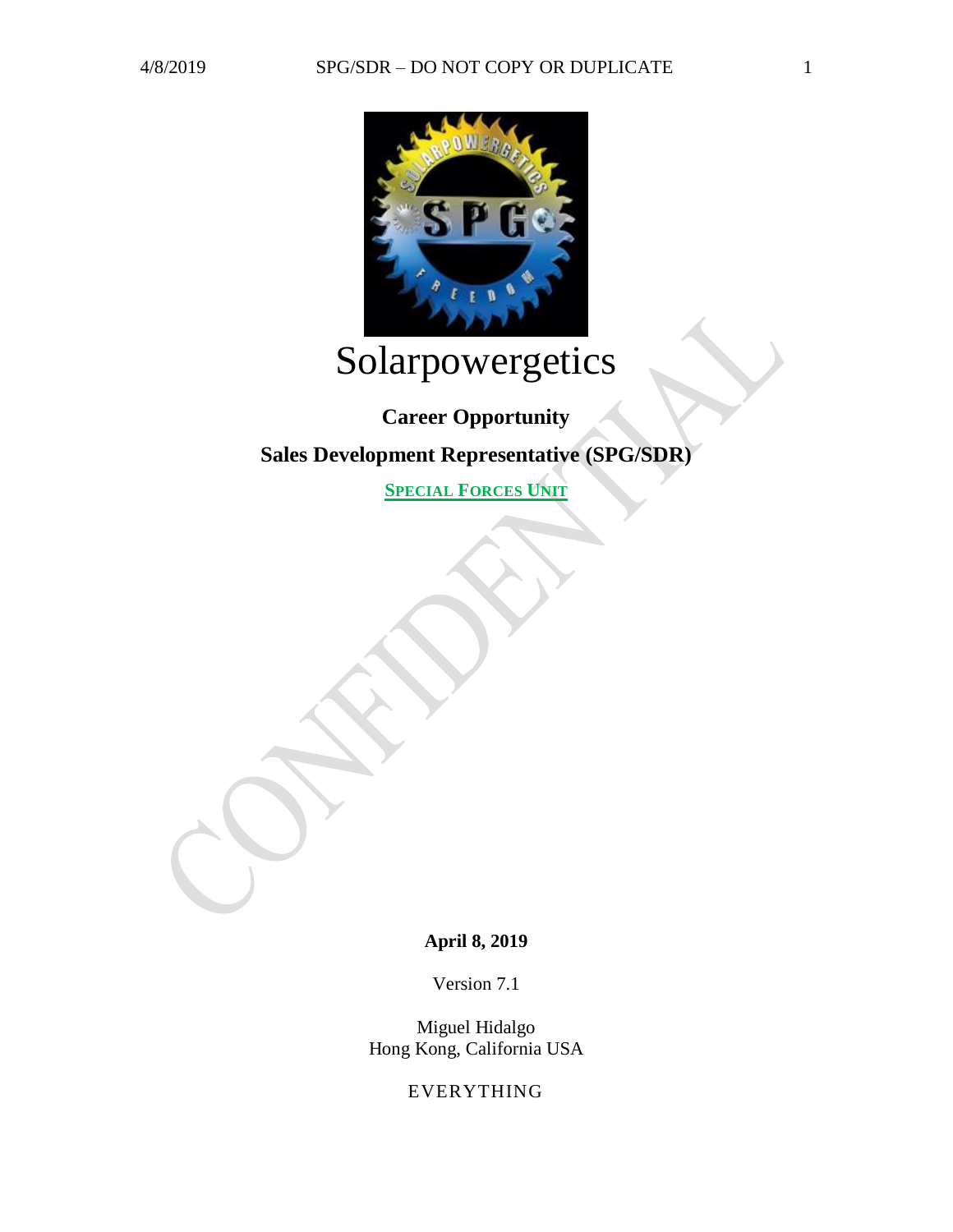### **Contents**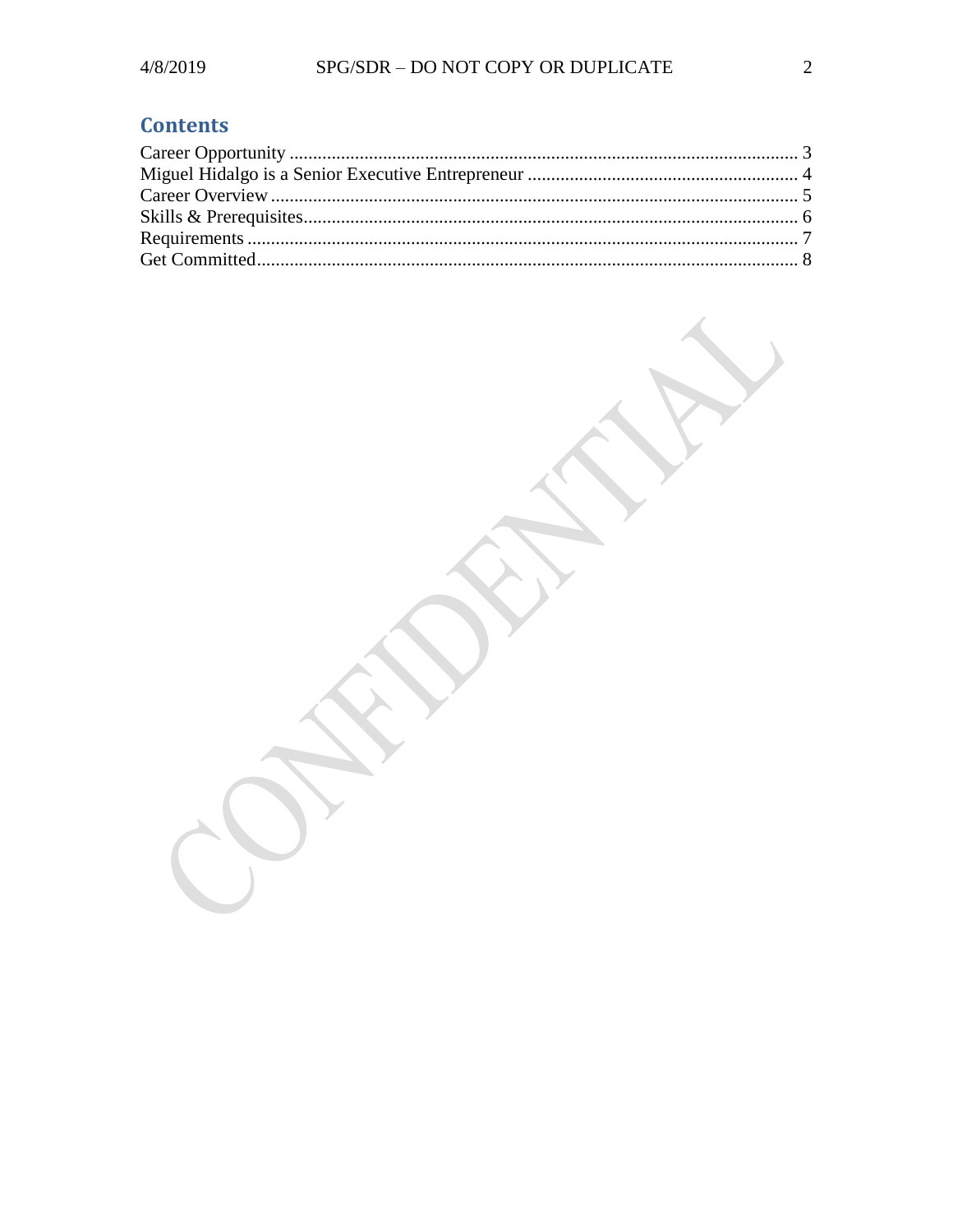## <span id="page-2-0"></span>**Career Opportunity**

| Posted:                     | <b>April 8, 2019</b>                                                                                                                                                                                                                                                                                                                                                                                                                                                                           |
|-----------------------------|------------------------------------------------------------------------------------------------------------------------------------------------------------------------------------------------------------------------------------------------------------------------------------------------------------------------------------------------------------------------------------------------------------------------------------------------------------------------------------------------|
| <b>Position:</b>            | <b>Sales Development Representative</b>                                                                                                                                                                                                                                                                                                                                                                                                                                                        |
|                             | (SPG/SDR)                                                                                                                                                                                                                                                                                                                                                                                                                                                                                      |
|                             | <b>Solarpowergetics</b>                                                                                                                                                                                                                                                                                                                                                                                                                                                                        |
| Location:                   |                                                                                                                                                                                                                                                                                                                                                                                                                                                                                                |
|                             | <b>Hong Kong</b><br>$\Omega$<br>La Jolla, USA<br>$\circ$<br><b>Paris, FRANCE</b><br>$\circ$<br><b>Prague, CZECH REPUBLIC</b><br>$\circ$<br>Dubai, UNITED ARAB EMIRATES<br>O<br><b>Melbourne, AUSTRALIA</b><br>$\circ$<br>Rio de Janeiro, BRAZIL<br>$\circ$                                                                                                                                                                                                                                     |
| Job Status:                 | <b>Report to Regional Sales Executive Manager.</b>                                                                                                                                                                                                                                                                                                                                                                                                                                             |
| Categories:                 | Begin on a Part-Time basis during probation.<br><b>Cold-Call Sales &amp; Marketing. Research and development</b><br>and building marketing lists. An apprenticeship may be<br>considered as an entry-level position.                                                                                                                                                                                                                                                                           |
| Compensation:               | <b>Commission + expense account during probation. After</b><br>probation, salary based on performance. Comprehensive<br>benefits package. Generous commission and incentive<br>program. Begin as an independent contractor on a part-<br>time basis during probation.                                                                                                                                                                                                                          |
| <b>Education Required:</b>  | 2-year College degree with a vocational specialty such as<br>solar contractor, solar electrical engineer, solar thermal,<br>solar wind, geothermal or solar aerospace related to this<br>career opportunity.                                                                                                                                                                                                                                                                                   |
| <b>Experience Required:</b> | 2-year practical experience at a startup or at your own<br>startup preferred. 2-year practical training and experience<br>in sales at an aggressive growth company. Verifiable<br>sales reports required. R&D.                                                                                                                                                                                                                                                                                 |
| Skills Required:            | Leadership and strong management skills. Natural ability<br>to create excitement and persuade people to participate<br>at events. First one in, last one out. Coordinate with other<br>divisions especially marketing. Exceptional presentation<br>and communication skills. Global B2B sales. Cold calling.<br>Trench Warfare in Sales. Dress for success. Complete a<br>rigorous training program which includes physical<br>teambuilding exercises. Fluent in English, written and<br>oral. |
| Time & Travel Requirement:  | 24/7 Travel 25%. Passport required. No travel restrictions<br>or limitations. Remote office is an option.                                                                                                                                                                                                                                                                                                                                                                                      |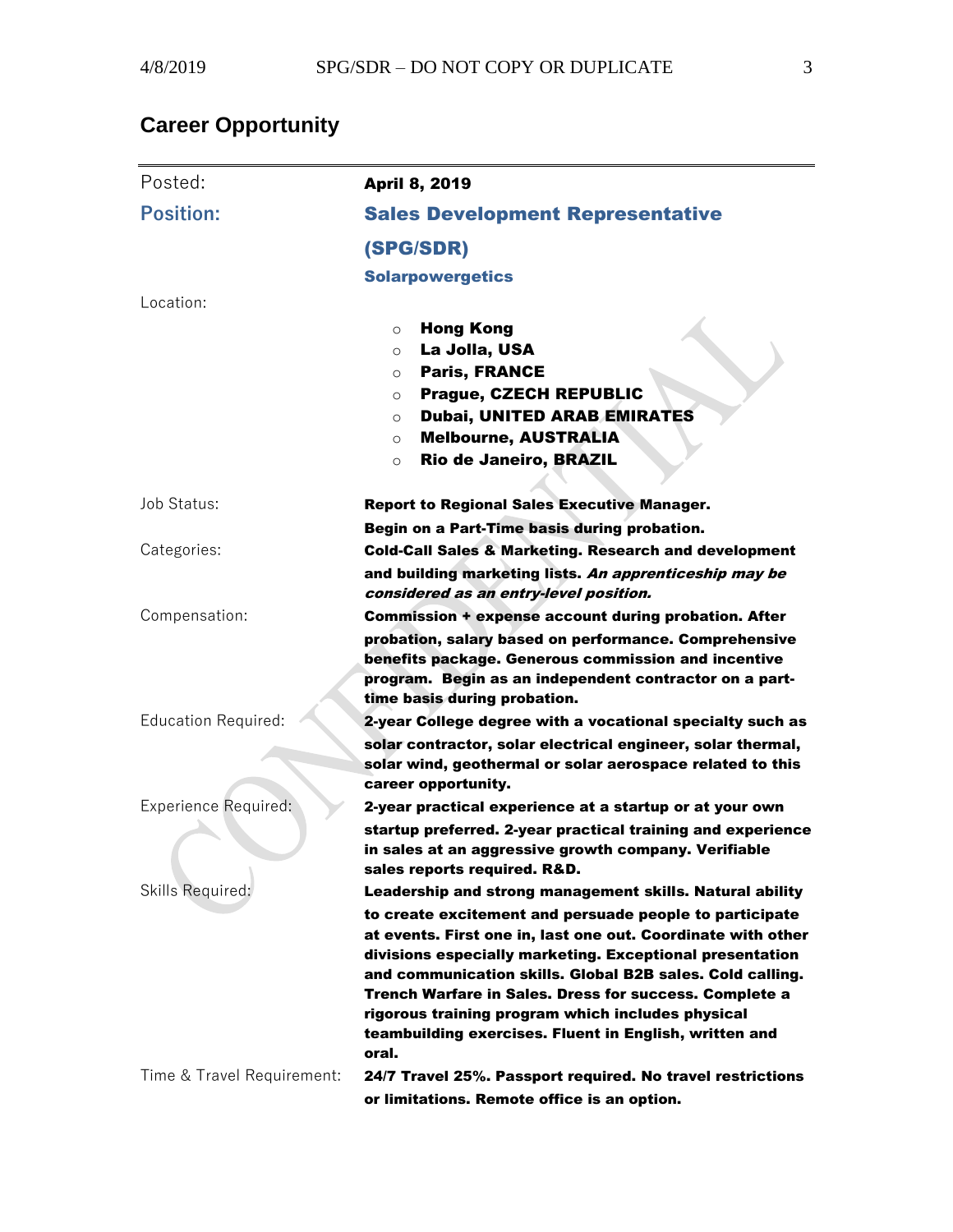#### <span id="page-3-0"></span>**Miguel Hidalgo is a Senior Executive Entrepreneur**

As a serial entrepreneur, his creative innovations encompass the following industries:

- 1. Aerospace
- 2. Renewable Energy
- 3. Talent & Entertainment
- 4. Peak Performance
- 5. Entrepreneurship
- 6. eGames & eSports
- 7. Politics.

Please open a browser to access the Internet. Scroll up and down to review our companies and blogs a[t https://miguel-hidalgo.net/.](https://miguel-hidalgo.net/)

Every member in our growing organization has an intense desire to change the world. We are possessed with a passion to save the planet from Martian invasion. Apply today.

We want a hot-to-trot Sales Development Representative (SPG/SDR) to grow with us. Bring developed skills gained from "trench warfare" and "survival techniques" into a chaotic personal and professional environment. These types of skills are highly valued to support an entrepreneurial lifestyle.

We carefully evaluate the course of human evolutionary development and do our best to enhance peak performance for each member of our team. If you are a participant on a team or "running solo" to complete a huge project or tiny task, take charge. For example, if you leave the cave, kill something and drag it back to the cave, show us how it's done.

#### *Failure is not an Option. The only easy day was yesterday. HooYAH!*

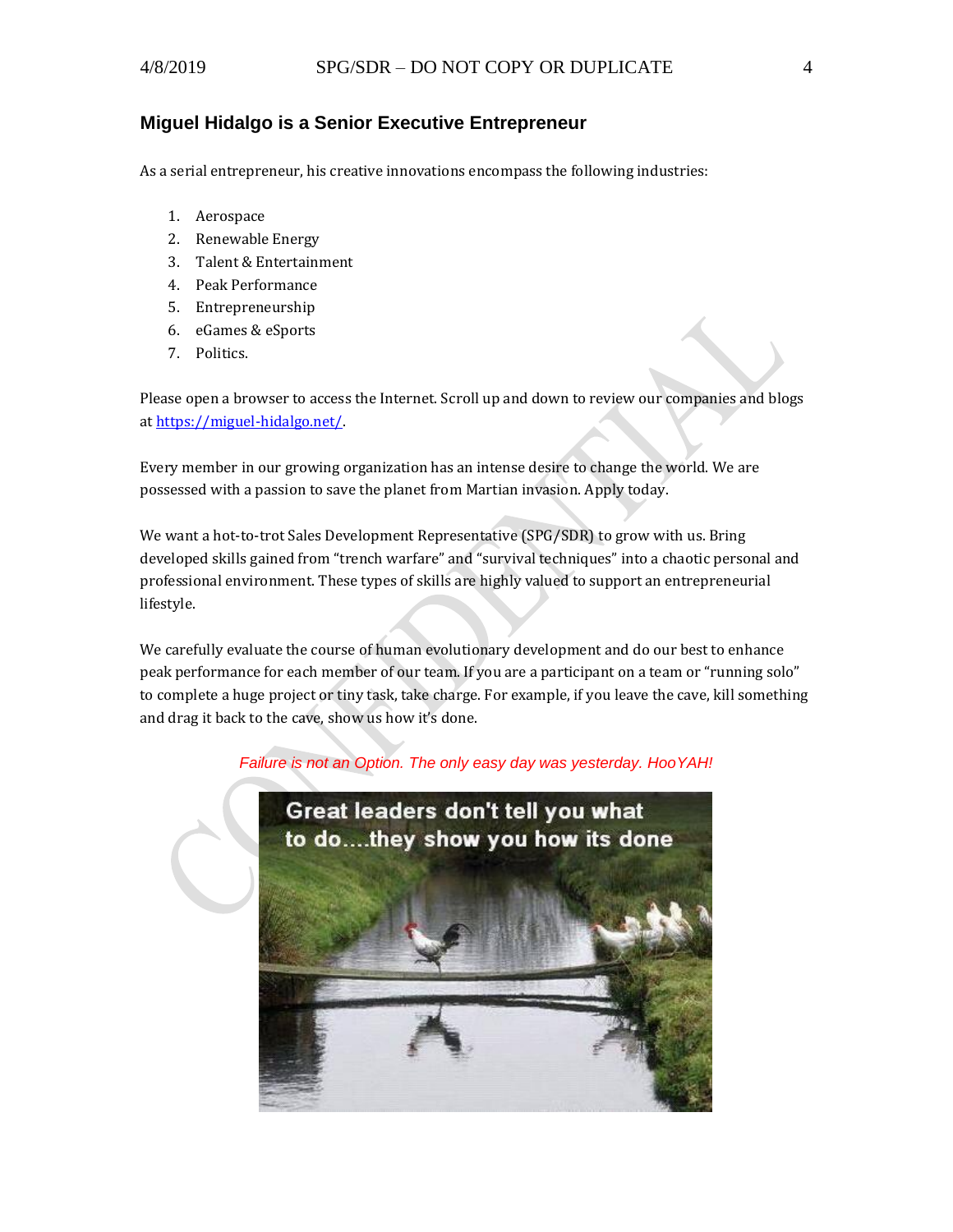#### <span id="page-4-0"></span>**Career Overview**

The Sales Development Representative (SPG/SDR) should be capable of dealing with fluid situations. A strong emphasis is placed on research and development and building marketing lists. Your role includes putting out fires, filling the gaps and anticipating the needs of the business entity. Always apply practical common sense.

2-year College degree with a vocational specialty such as solar contractor, solar electrical engineer, solar thermal, solar wind, geothermal or solar aerospace related to this career opportunity.

#### *An apprenticeship without these prerequisites may be considered as an entry-level position.*

As the Sales Development Representative (SPG/SDR), there are other specialists who will coordinate projects, assignments and tasks with you.

- o Regional Sales Executive Manager (SPG/RSEM)
- o Sales Executive (SPG/SE)
- o Sales Account Executive (SPG/SAE)
- o Sales Development Representative (SPG/SDR)
- o Rapid Deployment Squad (SPG/RDQ)

Be responsible for orchestrating efficiency (performance) and effectiveness (results) on many levels.

A series of interviews will be held over the course of 180 days, or less, in your region. Transportation and lodging expenses are not provided.

- OFFICE ADMINISTRATION
- PROMOTE THE BRAND
- CREATE OPPORTUNITIES
- LOGISTICS
- RECRUITMENT & TRAINING
- PROMOTE TEAMWORK
- ADDITIONAL RESPONSIBILITIES & DUTIES

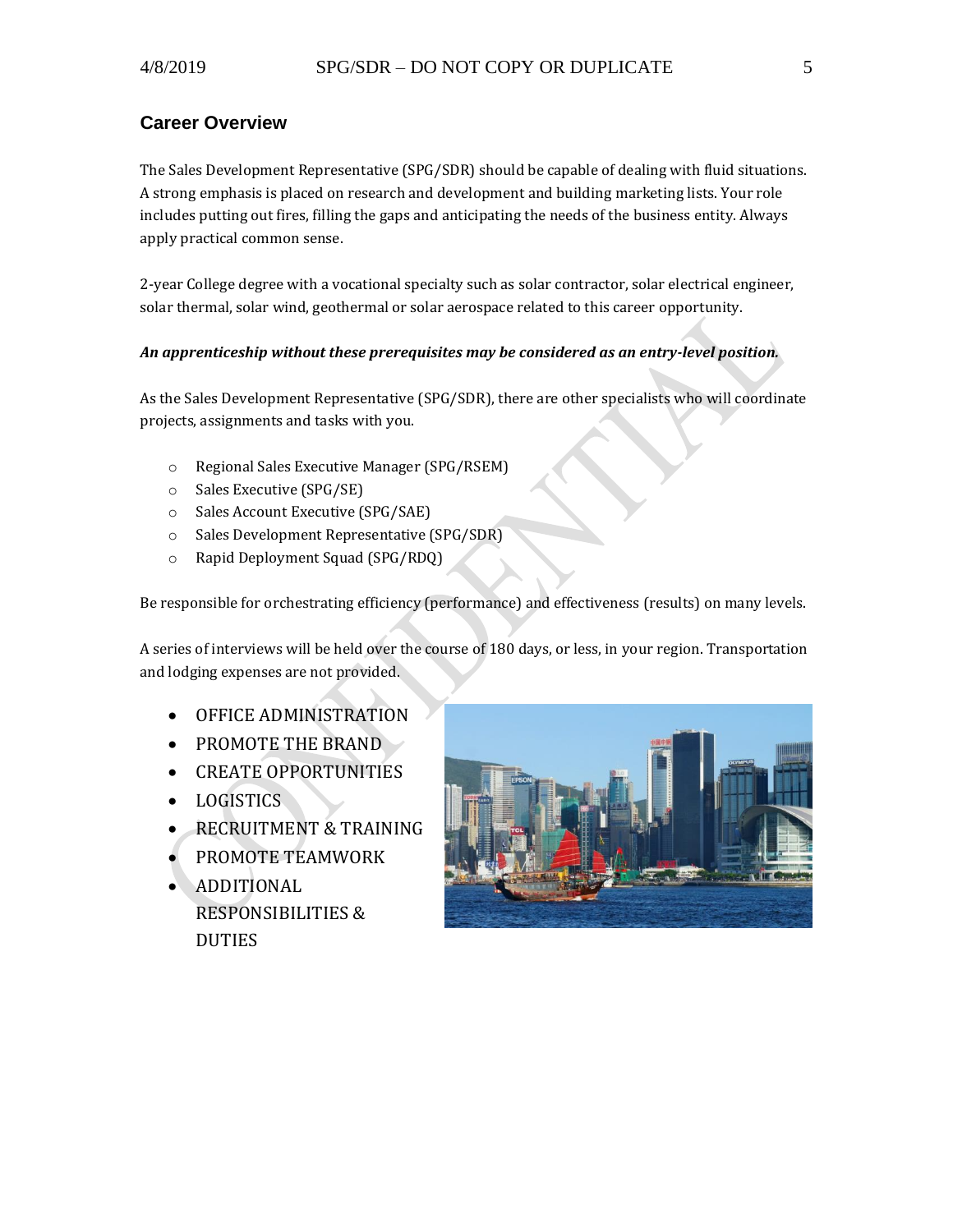#### <span id="page-5-0"></span>**Skills & Prerequisites**

- A dedicated and quiet home office for conducting business activities which includes an appropriate setting to conduct video conferences.
- Desktop computer, Microsoft Office 365, color printer with fax and scanning capabilities.
- Familiarity with Google chrome browser and Gmail.
- A laptop computer featuring a webcam with access to the Internet.
- A smart phone featuring a camera and Skype with access to the Internet.
- Reliable transportation. Valid drivers' license in good standing.
- Appropriate wardrobe to match various types of assignments.
- Command of the English language, written and oral.
- International business experience is helpful.
- Passport with no travel restrictions or limitations.

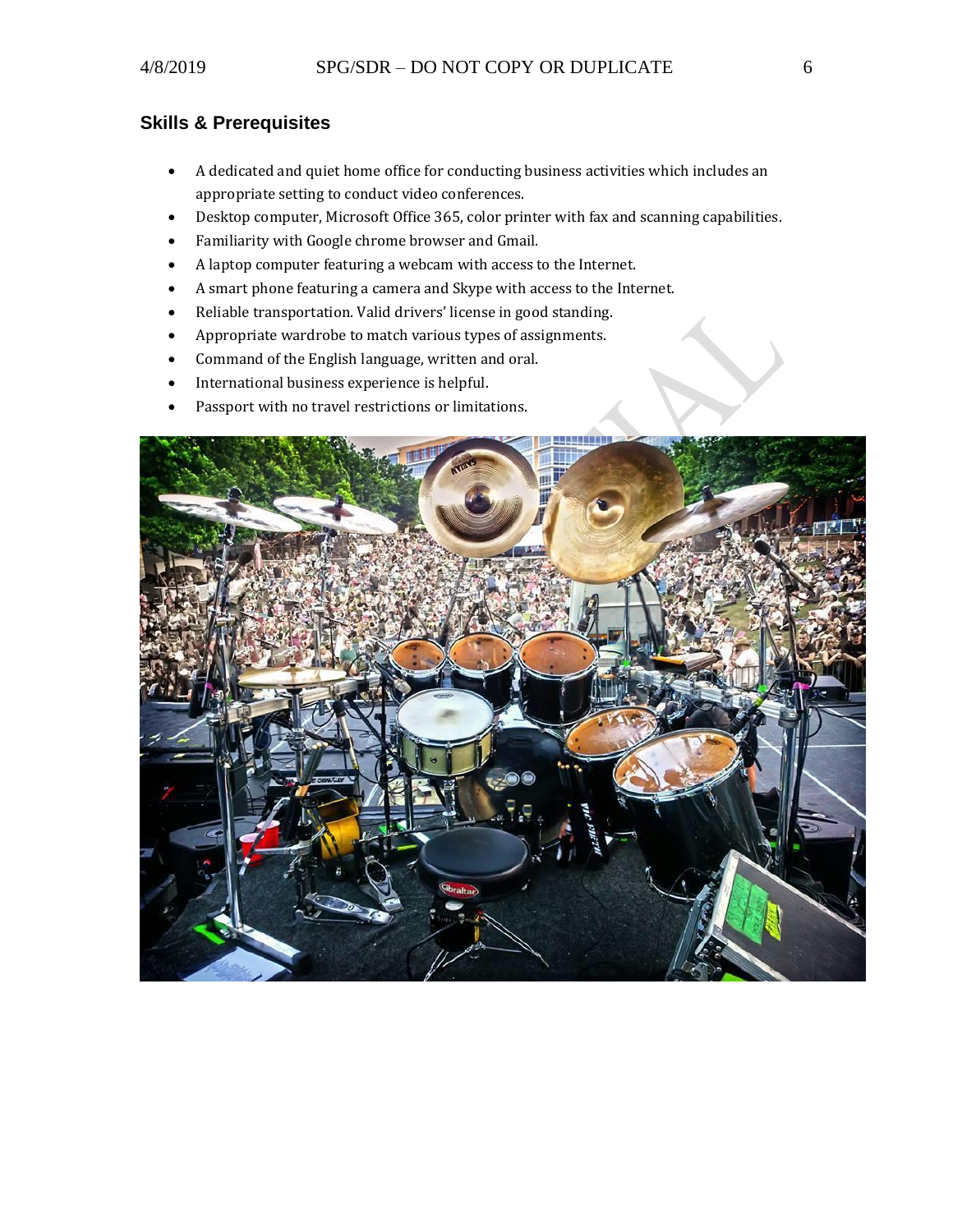#### <span id="page-6-0"></span>**Requirements**

In addition to our Career Opportunity, Career Overview, and Skills and Prerequisites, 2-year practical experience at a startup or at your own startup is preferred. Exceptional skills in sales and customer service are mandatory. Your presentation must be polished for the interview, including a display of your R&D skills and ability to build marketing lists. Global B2B sales. Cold calling. Trench Warfare in Sales. Remote office is an option. Promotion and tradeshow skills are highly desirable. Knowledge of additional languages is helpful.

#### Part 1: Aim in the Right Direction at the Buyer

- Match and surpass sales goals and objectives.
- Guide stakeholders through various sales options.
- Persuade buyers and sellers to make quick buying decisions.
- Instill loyalty among the various stakeholders.

#### Part 2: Aim in the Right Direction to the Team

- Project management.
- Develop and execute various projects, assignments and tasks on a monthly basis.
- Promote corporate and marketing goals.
- Actively participate in public relations activities.
- Take the lead in meetings on a regular basis.
- Participate in training sessions.
- Additional duties and responsibilities that we have not thought of, yet.

#### Part 3: Living on a Prayer

- Classis rock is always encouraged.
- Doing activities like camping at Yosemite, riding Harley's, partying at Sturgis or Burning Man are righteous!
- Meditation, yoga, marathons, and other activities such as dancing are strongly encouraged!
- Adapt to ANY situation without breaking a sweat.

*Do Today What Others Won't Do Tomorrow What Others Can't* 



SolarPutz

Don't be a silly Putz!